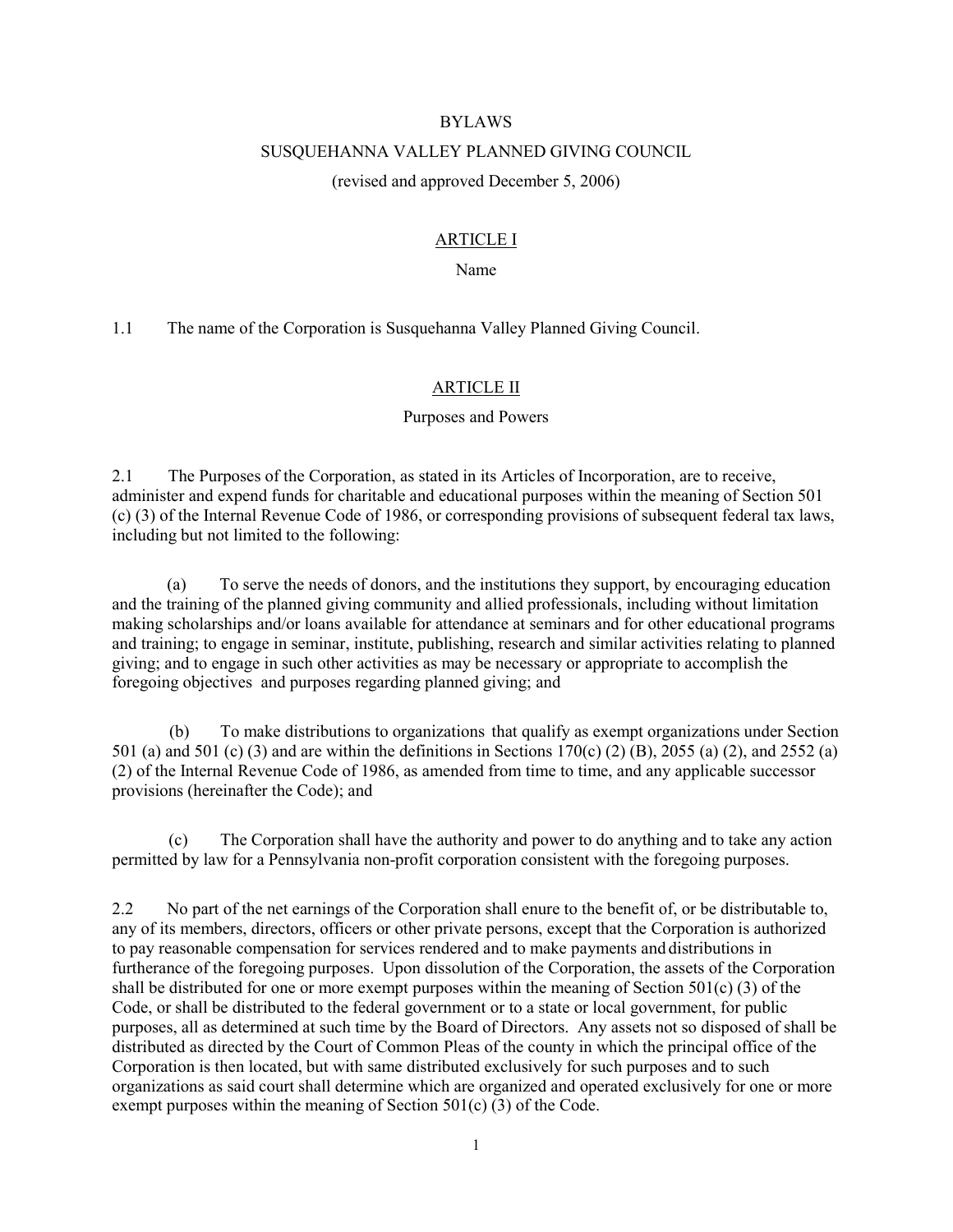2.3 In the event this Corporation shall ever be characterized as a "private foundation" within the meaning of Section 509 of the Code, or any successor or other applicable section, then the Corporation's income for each taxable year shall be distributed at such time and in such manner as not to subject it to tax under Section 4942 of the Code, or any successor section, and the Corporation shall not engage in any act of self-dealing as defined in Section 4941 (d) of the Code, nor shall it retain any excess business holdings as defined in Section 4943 (c) of the Code or make any investments which would subject it to the special tax under Section 4944 of the Code, nor shall the Corporation make any taxable expenditures as defined in Section 4945(d) of the Code.

2.4 No substantial part of the activities of the Corporation shall be the carrying on of propaganda or otherwise attempting to influence legislation. The Corporation shall be empowered to make the election authorized under Section 501 (h) of the Code or any other applicable election. The Corporation shall not participate in, or intervene in, including but not limited to publishing or distribution, of any political campaign on behalf of or in opposition to any candidate for public office. The Corporation shall not generally carry on any activities not permitted to be carried on by a corporation exempt from federal income tax under Sections 50l (a) and  $501(c)$  (3) and Sections 170(c) (2), 2055(a) (2) and 2522(a) (2) of the Code.

### ARTICLE III

#### **Offices**

3.1 The Corporation shall have its principal office at 130 Locust Street, Suite 200, Harrisburg, Pennsylvania, or such other location within the Commonwealth of Pennsylvania as the Board of Directors may from time to time determine.

3.2 The Corporation shall have and continuously maintain in this state a registered office, and may have other offices within or without the Commonwealth of Pennsylvania as the Board of Directors may from time to time determine.

## ARTICLE IV

#### Members

4.1 The Corporation shall have members and no shareholders.

4.2 Membership shall be open to any individual who is interested in planned giving as a method of charitable giving, who applies for membership in the form directed from time to time by the Board of Directors, which may include a provision for one or more members to be required to move such person for membership, and is approved for membership pursuant to these Bylaws by the Board of Directors based on showing that their membership is likely to contribute to the purposes of the Corporation. Any applicant for membership who is not in good standing with their applicable professional association shall be ineligible for membership until he or she again becomes a member in good standing of such professional association. Membership shall become effective at the time(s) directed by the Board of Directors, which may limit the time of admission for all new members to an annual date.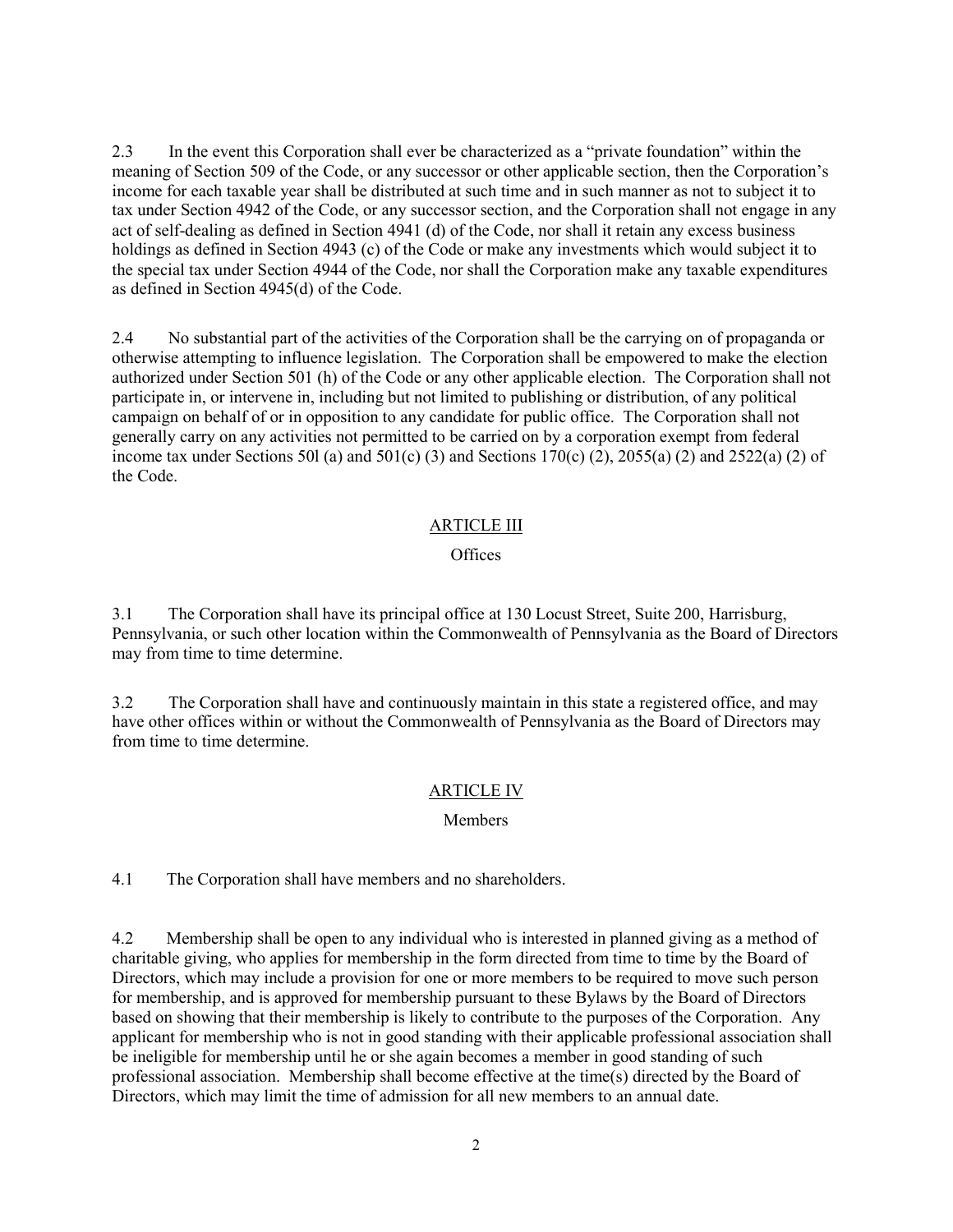4.3 Membership dues and fees shall be established by the Board of Directors from time to tine and a member in good standing shall be current in the payment of all such dues and fees.

4.4 Any member who is not current in the payment of fees and dues, and who continues delinquent with respect to same more than thirty (30) days after written notice thereof from the Corporation, shall be terminated as of the 31st day and shall no longer be a member, unless and until reinstated by vote of the Board of Directors. In addition, any member may be terminated as a member by majority vote of all members of the Board of Directors for cause, as determined in the sole discretion of the Board, which shall include but not be limited to a determination that such person no longer meets the qualification requirements for membership.

4.5 The annual meeting of the Corporation's members shall be held at such time and place as may be determined by the Board of Directors from time to time. The purpose of the annual meeting shall be to receive reports of officers, committees, and the Board, to elect officers and directors, for applicable terms of service, and to conduct any other business that may properly be brought before the membership. Additional meetings of the membership may be called from time to time by the Board of Directors or by the President.

4.6 At least ten (10) days prior to each regular or special meeting of the membership, written notice of the time and place of such meeting shall be given to the members.

4.7 Each member in good standing shall be entitled to one vote at any matters voted upon by the membership. The presence of the lesser of one-third  $(1/3)$  of all members entitled to vote at the meeting, or a total of ten (l0) members shall constitute a quorum. Except as otherwise provided in these Bylaws or by law, the action of a majority of all members present and voting at a meeting at which a quorum is present shall constitute the actions of the membership. Each member shall have the power to vote in person or through written proxy executed in accordance with law and delivered to the Secretary or the President of the Corporation prior to the commencement of the meeting. Upon request by not fewer than ten (10) members, voting for election of officers and directors shall be by secret written ballot.

# ARTICLE V

## Board or Directors

5.1 Except as reserved to the vote, of the members, the affairs of the Corporation shall he governed by its Board of Directors.

5.2 The number of directors shall not be less than eight (8) nor more than twenty (20) as may be determined from time to time by the Board of Directors. Directors need not be residents of Pennsylvania but they must be natural persons and members of the Corporation in good standing. The Board of Directors shall consist of the President, President Elect, Vice President, Secretary, and Treasurer by reason of their election to office, the Immediate Past President, a representative of each active LEAVE A LEGACY® Program which is sponsored by the Corporation and registered with the National Committee on Planned Giving, and such additional number of Directors as determined by the Board of Directors. Directors, other than the five elected officers specified in this Section shall be elected by the members, except in case of a vacancy as provided for in Section 5.8.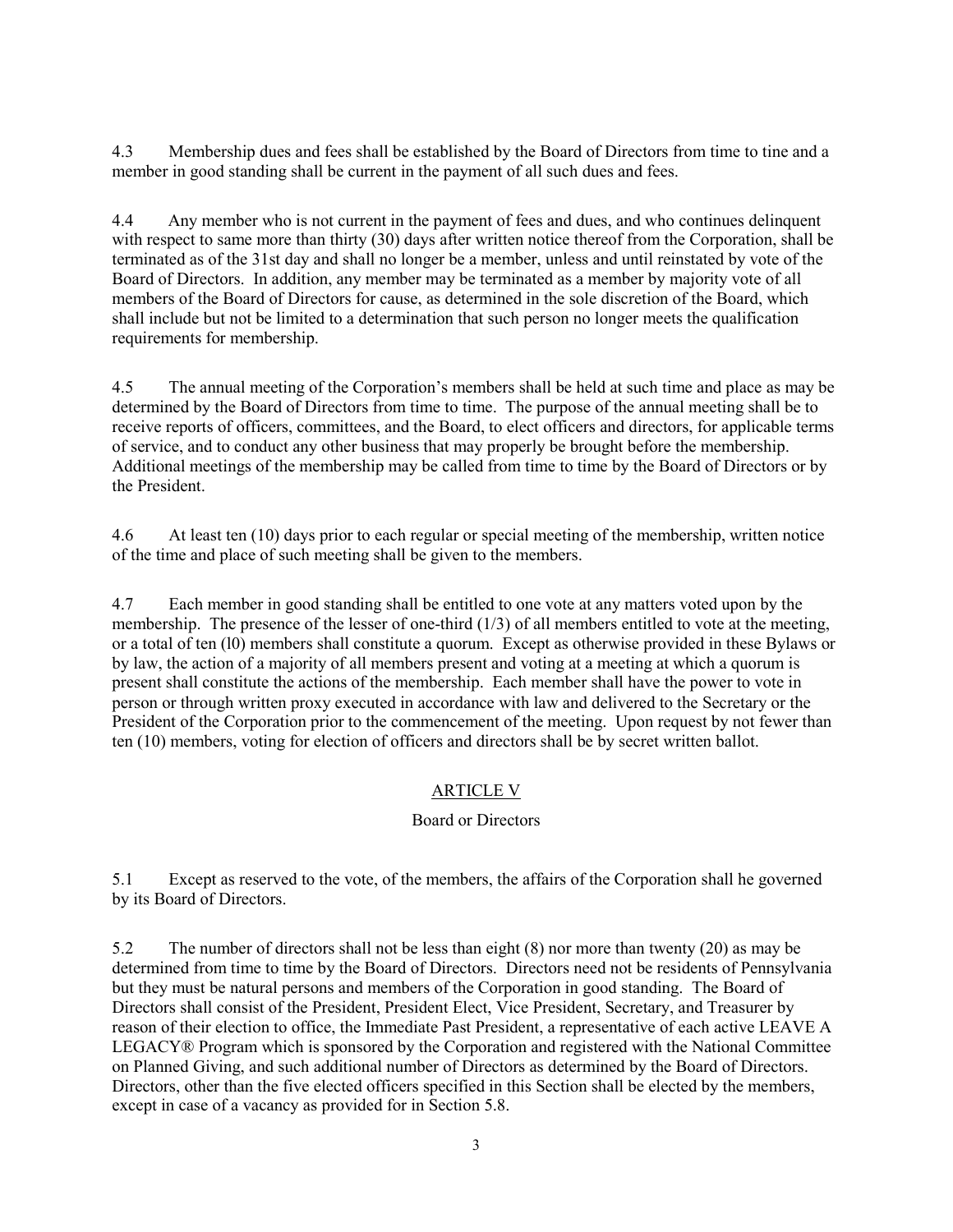The Board of Directors shall be classified in respect to the time for which the Directors shall severally hold office by dividing the Directors into two (2) classes, which shall be as nearly equal in number as possible. Each member of each class (except one initial class for terms expiring at the annual meeting in 2007) shall be elected for a term until the second annual members meeting following the member's taking office and until his or her successor has been selected and qualified or until the member's earlier death, resignation or removal. The term of office of one class shall expire at the annual meeting of members in each year. At each annual meeting of members, the successors to the Directors of the class whose terms expire that year shall be elected to hold office. A decrease in the number of Directors shall not have the effect of shortening the term of any incumbent Director.

Any Director may be re-elected for a full term of two years.

5.3 The annual meeting of the Board of Directors, shall be held on such date, not later than thirty (30) days after the annual membership meeting each year, and at the registered office of the Corporation, or at such other location within or without the Commonwealth of Pennsylvania, as may be determined by the Board of Directors and as shall be designated in the notice of said meeting. Notice of all meetings shall be given at least five (5) days before the meeting.

5.4 Special meetings at the Board of Directors may be called by or at the request of the president or any two directors. The person or persons authorized to call special meetings of the Board may fix any place, either within or without the Commonwealth of Pennsylvania, as the place for holding any special meeting of the Board called by them.

5.5 In the case of any meeting of the Board of Directors, neither the business to be transacted at, nor the purpose of, any regular or special meeting of the Board need be specified in the notice or waiver of notice of such meeting, unless specifically required by law or these Bylaws.

5.6 A majority of the Board of Directors shall constitute a quorum for the transaction of business at any meeting of the Board, provided, that if less than a majority of the Directors are present at said meeting, a majority of the directors present may adjourn the meeting from time to time without further notice.

5.7 The act of a majority of the directors present and voting at a meeting at which a quorum is present shall be the act of the Board of Directors, except where otherwise required by law or by these Bylaws.

5.8 Any vacancy occurring in the Board of Directors or any directorship to be filled by reason of an increase in the number of directors, other than at the annual meeting, shall be filled by the Board of Directors. A director elected to fill a vacancy shall be elected for the unexpired term of his predecessor in office.

5.9 Any director may be removed, with cause, by vote of the membership at any regular or special meeting of the membership at any regular or special meeting of the membership, or by vote of two-thirds of all other directors on the Board for cause an determined in the sole discretion of the Board. Any director and/or officer may resign as such at any time upon submission of a written resignation to the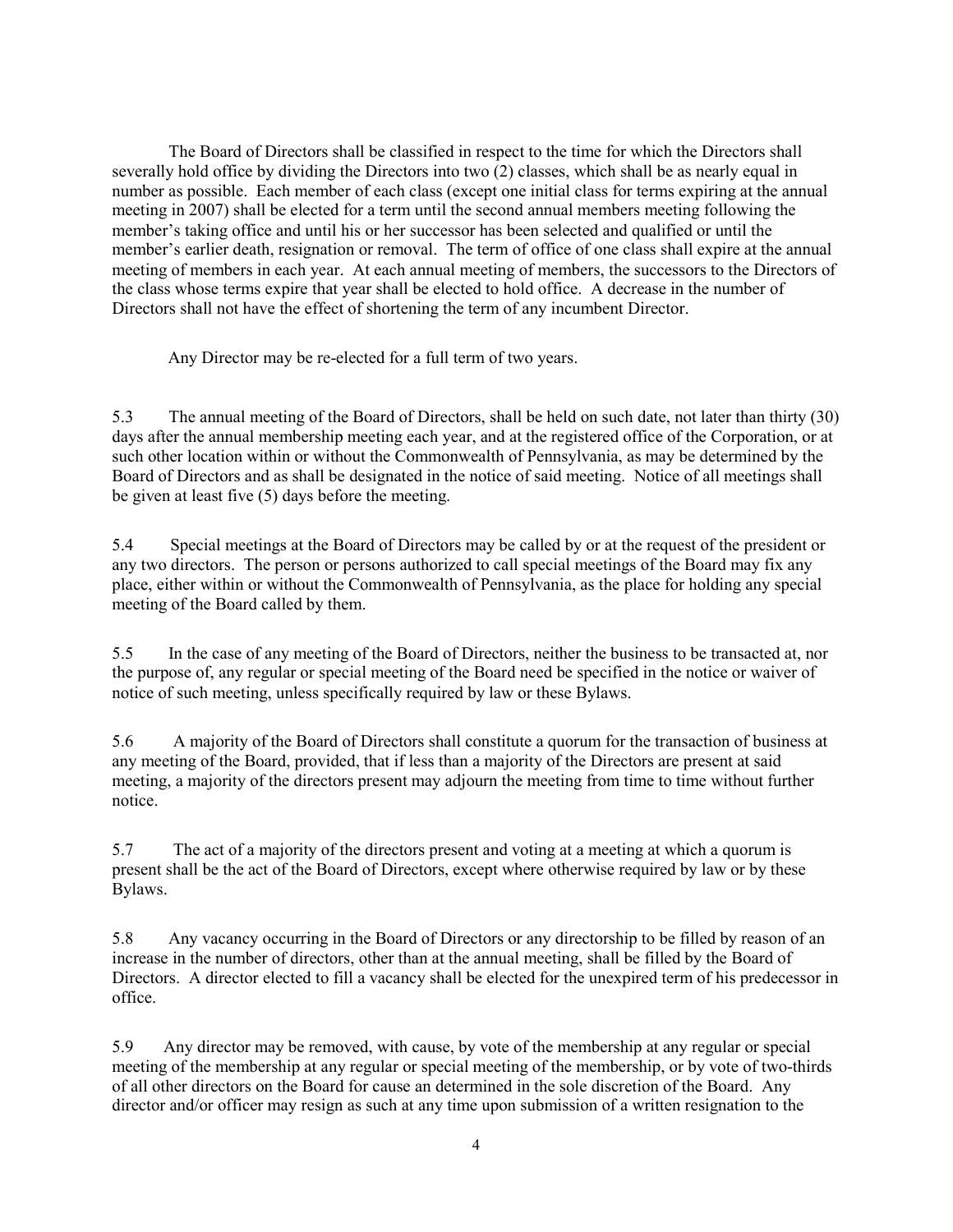Board of Directors or to the President.

5.10 Directors as such shall not receive any stated compensation for their services, but by resolution of the Board of Directors, directors may be reimbursed for costs of attendance at regular and/or special meetings of the Board; provided, that nothing herein contained shall be construed to preclude any director from serving the corporation in any other capacity and receiving reasonable compensation therefor.

5.11 Meetings of the Board of Directors shall be presided over by the President or, if he is not present, by the Vice-President or, if neither the President nor the Vice-President is present, by a Chairman to be chosen at the meeting. The Secretary of the Corporation or, in his absence, an Assistant Secretary, shall act as Secretary of every meeting, but if neither the Secretary nor an Assistant Secretary is present, the meeting shall choose any person present to act as Secretary of the meeting.

# ARTICLE VI

# **Officers**

6.1 The officers of the Corporation shall be a President, a President Elect, a Vice-President, a Treasurer, a Secretary and such assistant officers as may be elected from time to time. The President, President Elect, Vice-President, Treasurer and Secretary shall be elected by the members at an annual meeting to serve for two (2) years, except as specified in Section 5.2 above, or until their successors are duly elected and qualified in accordance with the provisions of this Article. The Board of Directors may elect or appoint such assistant officers including one or more Assistant Secretaries and one or more Assistant Treasurers, and may retain such agents and employees as it shall deem desirable, such persons to have the authority and perform the duties prescribed, from time to time, by the, Board of Directors. Any two or more offices may be held by the same person, except the offices of President and Secretary. The Immediate Past President shall be the most recent serving President who remains a member in good standing.

6.2 Vacancies in any office may be filled or new assistant offices created and filled at any meeting of the Board of Directors. Each officer shall hold office until his successor shall have been duly elected and shall have qualified.

6.3 Any officer or any other director may he removed by the Board of Directors whenever in its judgment there is cause for such and the best interests of the Corporation would be served thereby, but such removal shall be without prejudice to the contract rights, if any, of the person so removed.

6.4 A vacancy in any office because of death, resignation, removal, disqualification or otherwise, may be filled by the Board of Directors for the unexpired portion of the term.

6.5 The President shall be the principal executive officer of the Corporation and shall in general supervise and control all of the business and affairs of the Corporation. He shall preside at all meetings of the members and of the Board of Directors. He may sign, with the Secretary or any other proper officer of the Corporation authorized by the Board of Directors, any deed, mortgages, bonds, contracts, or other instruments which the Board of Directors have authorized to be executed, except in cases where the signing and execution thereof shall be expressly delegated by the Board of Directors or by these Bylaws or by statute to some other officer or agent of the Corporation; and in general shall perform all duties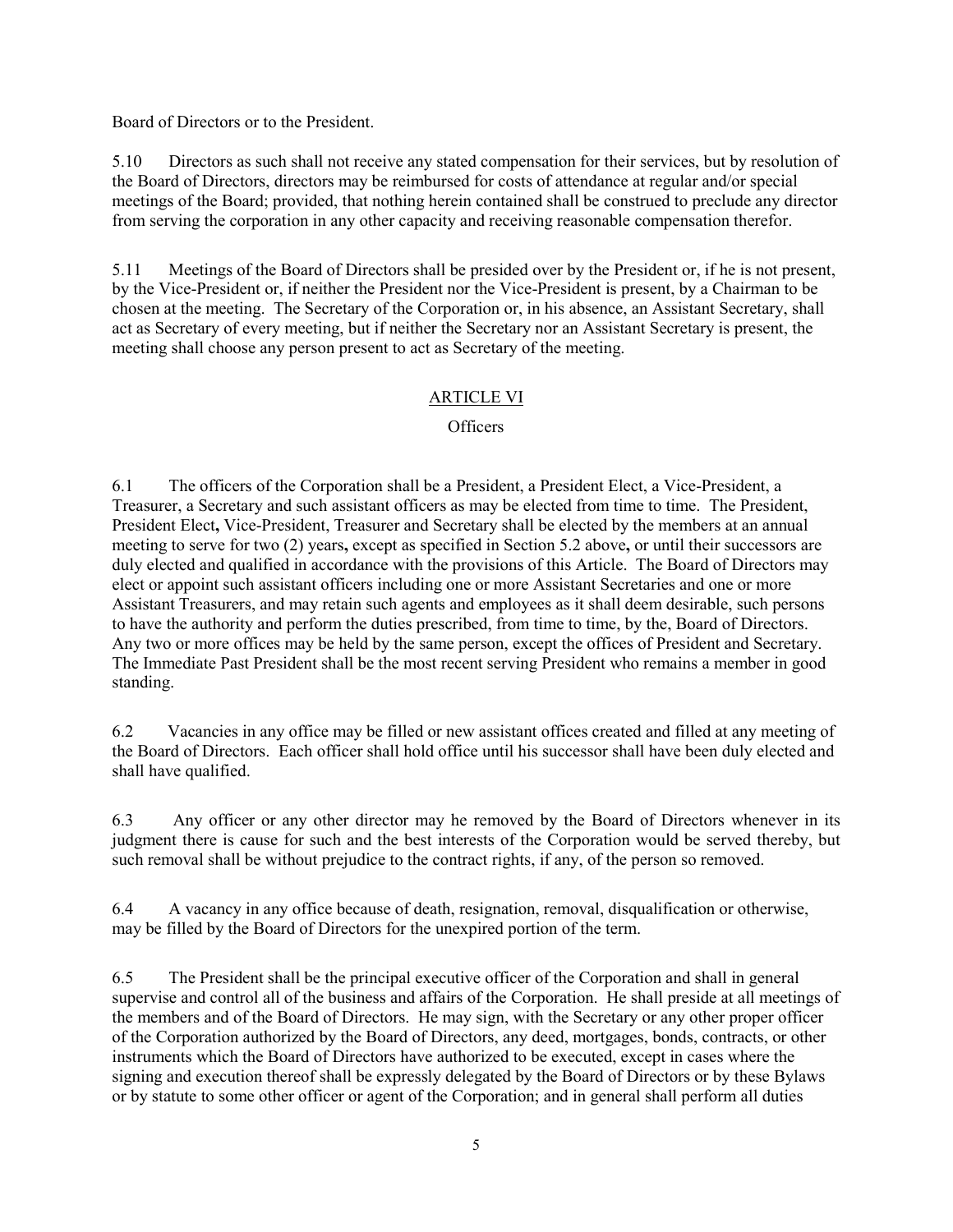incident to the office of President and such other duties as may be prescribed by the Board of Directors from time to time.

6.6 In the absence of the President or in the event of his or refusal to act, the President Elect shall perform the duties of the President, and when so acting a have powers of and be subject to all the restrictions upon the President. Any Vice-president shall perform such other duties as from time to time may be assigned to him by the President or the Board of Directors.

6.7 In the absence of the President Elect or in the event of his or refusal to act, the Vice-President shall perform the duties of the President Elect, and when so acting have powers of and be subject to all the restrictions upon the President Elect. Any Vice-President shall perform such other duties as from time to time may be assigned to him by the President or the Board of Directors.

6.8 If expressly required by the Board of Directors, the Treasurer shall give a bond for the faithful discharge of his duties in such sum and with such surety or sureties as the Board of Directors shall determine. He shall have charge and custody of and be responsible for all funds of the Corporation; and give receipts for moneys due and payable to the Corporation from any source whatsoever, and deposit all such moneys in the name of the Corporation in such banks, trust companies or other depositories as shall be selected in accordance with the provisions of the these Bylaws; and in general perform all the duties incident to the office of Treasurer and such other duties as from time to time may be assigned to him by the President or by the Board of Directors.

6.9 The Secretary shall keep the minutes of the meetings of the Board of Directors in one or more books provided for that purpose; see that all notices are duly given in accordance with the provisions of these Bylaws or as required by law; be custodian of the corporate records and of the seal of the Corporation and see that the seal of the Corporation is affixed to all documents, the execution of which on behalf of the Corporation under its seal is duly authorized in accordance with the provisions of these Bylaws; and in general perform all duties incident to the office of Secretary and such other duties as from time to time may be assigned to him by the President or by the Board of Directors.

6.10 If required by the Board of Directors, any officer or assistant officer shall give bonds for the faithful discharge of their duties in such sums and with such sureties as the Board of Directors shall expressly require. The assistant officers shall perform such duties as shall be assigned to them by the Board of Directors.

6.11 In addition, the Board may annually select from among the members of the Board a delegate or delegates to the National Committee on Planned Giving and such delegate(s) shall serve subject to the directions of the Board of Directors.

# ARTICLE VII

# **Committees**

7. 1 The Board of Directors, by resolution adopted by a majority of the Directors in office, may designate one or more committees, each of which may consist of two or more Directors, which committees, to the extent permitted by law and provided in said resolution, or any amendment of such resolution shall have and exercise the authority of the Board of Directors in the management of the Corporation; but the designation of such committees and the delegation thereto of authority shall not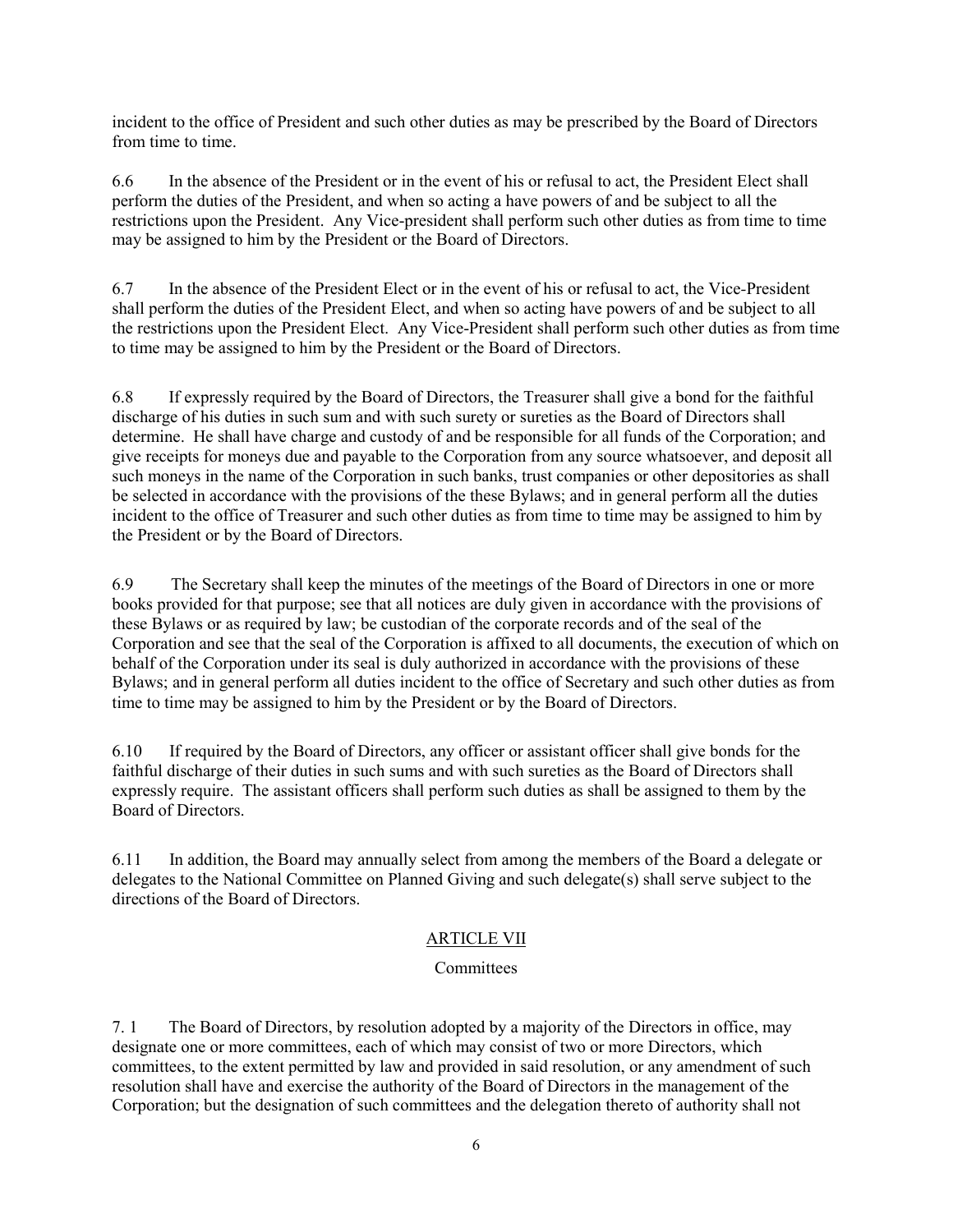operate to relieve the Board of Directors, or any individual Director, of any responsibility imposed upon it or him by law. The Board may establish an executive committee consisting of at least the four (4) primary officers specified above and the Immediate Past President.

7.2 Other committees not having and exercising the authority of the Board of Directors may be designated by a resolution adopted by the Board.

7.3 Each member of a committee shall continue as such until the next election of officers or until his successor is appointed, unless the committee shall be sooner terminated, or unless such member be removed from such committee by the Board of Directors (with cause), or unless such member shall cease to quality as a member thereof.

7.4 Vacancies in the membership of any committee may be filled by appointments made in the same manner as provided in the case of the original appointments.

7.5 Unless otherwise provided in the resolution of the Board of Directors designating a committee, a majority of the whole committee shall constitute a quorum and the act of majority of the members present and voting at a meeting at which a quorum is present shall be the act of the committee.

# ARTICLE VIII

# Contracts, Checks, Deposits and Funds

8. 1 The Board of Directors may authorize any officer or officers, agent or agents of the Corporation, in addition to the officers so authorized by these Bylaws, to enter into any contract or execute and deliver any instrument in the name of and on behalf of the Corporation and such authority may be general or confined to specific instances.

8.2 All checks, drafts or other orders for the payment of money, notes or other evidences of indebtedness issued in the name of the Corporation, shall be signed by such officer or officers, agent or agents of the Corporation and in such manner as shall from time to time be determined by resolution of the Board of Directors. In the absence of such determination by the Board of Directors, such instrument shall be signed by the Treasurer or the President or the Vice-President.

8.3 All funds of the Corporation shall be deposited from time to time to the credit of the Corporation in such banks, trust companies or other depositories as the Board of Directors may select.

8.4 The Board of Directors may accept or reject on behalf of the Corporation any contribution, gift, bequest or device for the general purposes or for any special purpose of the Corporation.

# ARTICLE IX

# Books and Records

9.1 The Corporation shall keep correct and complete books and records of account and shall also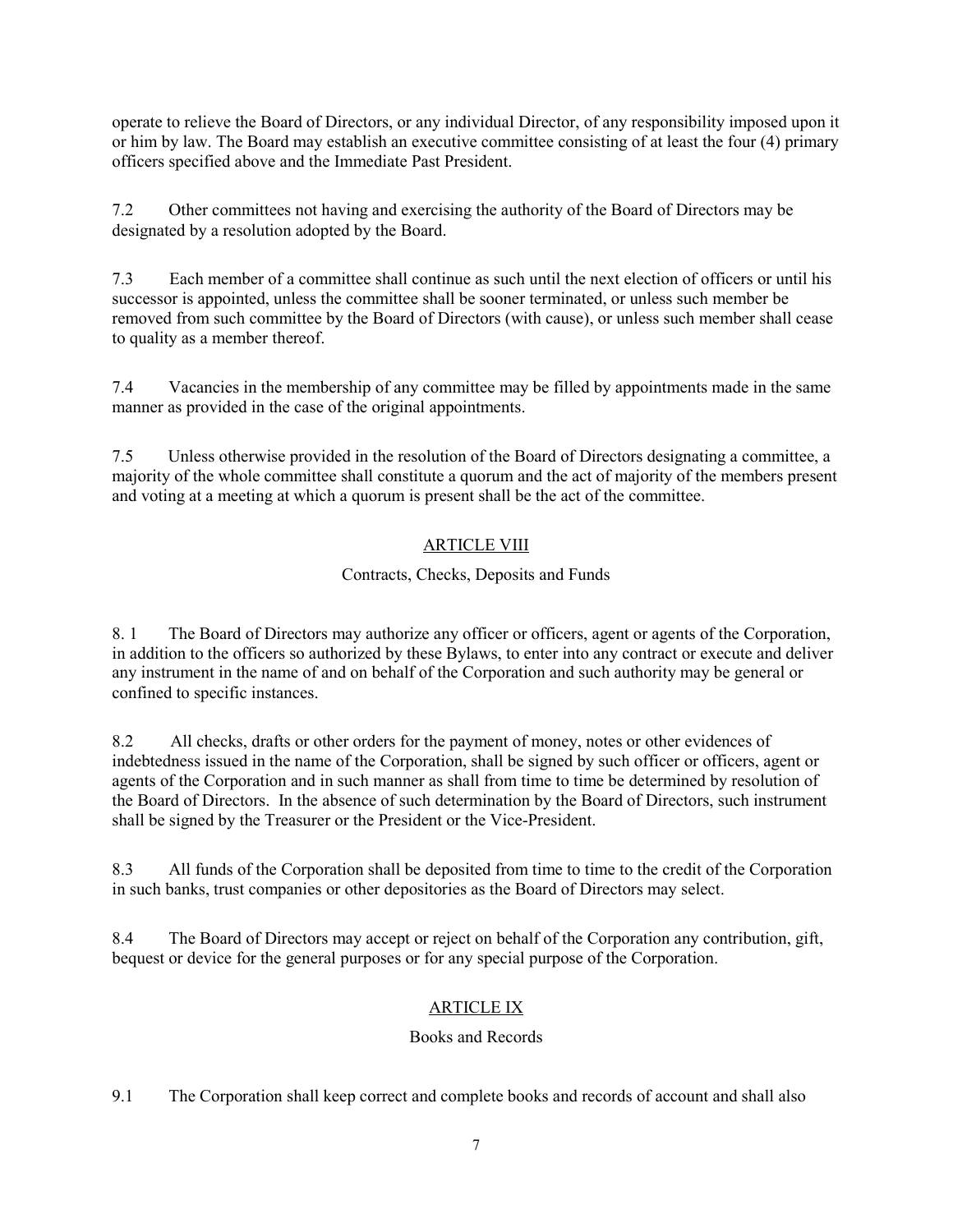keep minutes of the proceedings of its Board of Directors, the members, and committees having any of the authority of the Board of Directors.

### ARTICLE X

#### Fiscal Year

10.1 The fiscal year of the Corporation shall end on December 31 each year, or such other day as the board may designate from time to time.

## ARTICLE XI

Seal

11.1 The Board of Directors shall provide a corporate seal which shall be in the form of a circle and shall have inscribed thereon the name at the Corporation.

## ARTICLE XII

### Indemnification

12.1 Every person who is or shall be or shall have been an officer, director, member, employee, agent or other representative of the Corporation, or a personal representative of any of the aforesaid, shall be indemnified by the Corporation to the fullest extent allowed by law, including but not limited to payment of expenses and the creation of a fund to pay indemnification.

12.2 The Corporation shall purchase and maintain liability insurance on behalf of the aforesaid persons to the extent permitted by law and as directed by the Board of Directors.

## ARTICLE XIII

## Limitation of Liability

13.1 A director of the Corporation shall not be personally liable for monetary damages for any action taken or for any failure to take any action unless (a) the director has breached or failed to perform the duties or his office under Subchapter B of Chapter 57 of the Non-Profit Corporation Law and (b) the breach or failure to perform constitutes self-dealing, willful misconduct or recklessness. This bylaw shall not apply to the responsibility or liability of a director pursuant to any criminal statute or the liability of a director for the payment of taxes pursuant to local, state or federal law. No amendment to or repeal of this bylaw shall apply to or have any affect on the personal liability for monetary damages of any director of the Corporation for, or with respect to, any act or omission of such director occurring prior to such amendment or repeal.

## ARTICLE XIV

## Miscellaneous

14.1 Whenever any notice whatever is required to be given under the provisions of the Pennsylvania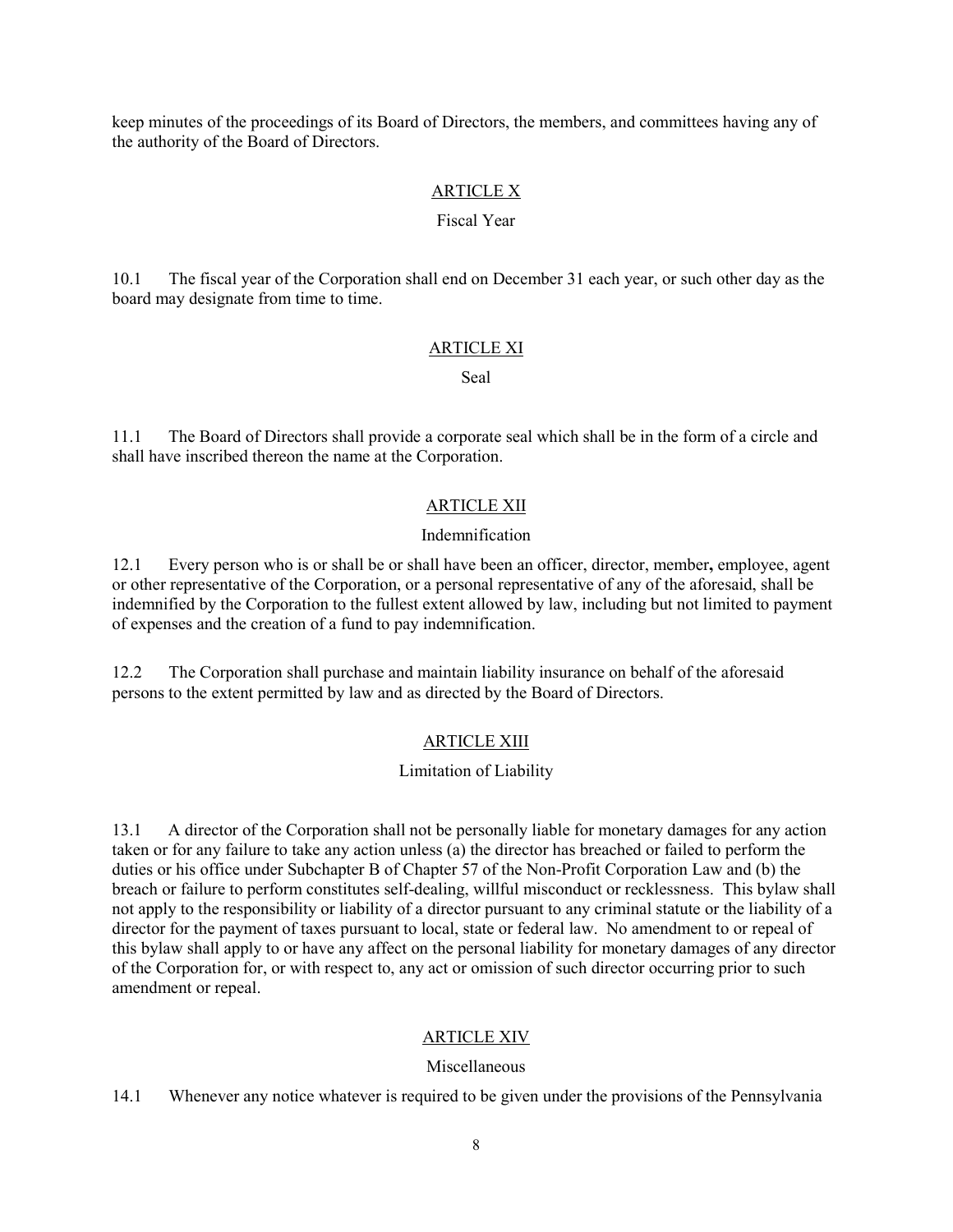Nonprofit Corporation Law of 1972 or under the provisions of the Articles of Incorporation or the Bylaws of the Corporation, a waiver thereof in writing signed by the person or persons entitled to such notice, whether before or after the time stated therein, shall be deemed equivalent to the giving of such notice. Attendance at the meeting, except for the stated purpose of objecting to the notice, shall he a waiver of notice.

14.2 Any action required or permitted to be taken at any meeting of the Board of Directors or any committee thereof may to taken without a meeting if prior to such action a written consent thereto to signed by all members of the Board of Directors or of the committee, as the case may be, and such written consent is filed with the minutes of proceedings of the Board of Directors or the committee.

14.3 Any notice of a meeting required hereunder shall specify the place, day and hour of the meeting. Written notice shall be required for any meeting of the Board or any committee thereof, with written notice including written notice by telefax or other telecommunications system, except that oral notice may also be given in person or by telephone to the person entitled thereto. When written notice is given it may be given personally or by sending a copy thereof by first class or express mail, postage prepaid, or by telegram or by telex or TWX or courier service, charges prepaid, or by telecopier or similar telecommunications system, sent to the address or number appearing on the books of the Corporation. If notice is sent by mail, telegraph or courier service, it shall be deemed to be given to the person when deposited with the transmitting agency, and in all other cases shall be deemed given when transmitted with confirmation or receipt. When a meeting of directors or a committee thereof is adjourned, notice need not be given of the adjourned meeting, other than by announcement at the meeting at which the adjournment is given.

14.4 Use of conference telephone and similar communications equipment shall be permitted at the discretion of the Board of Directors for any meeting of the Board and such use shall be deemed to be permitted unless and until the Board shall have taken affirmative action by majority vote of all directors to restrict such use. If permitted, any one or more directors shall participate in a meeting of the Board of Directors or of a committee thereof by means of conference telephone or similar communications equipment by means of which all persons participating in the meeting can hear each other and such participation shall constitute presence in person at the meeting.

14.5 If minutes of the prior meeting are forwarded to the persons entitled thereto with notice of the meeting, whether a meeting of the Board or of the membership, or of a committee of the Board, each director or member, or committee member, shall be presumed to have assented to such minutes unless his objection thereto shall be made to the Secretary at or before the meeting to which the notice applies.

14.6 Reference to these Bylaws to the masculine gender shall include the feminine and neuter genders, and vice versa, and references to the singular shall include the plural and vice versa.

# ARTICLE XV

# Amendments to Bylaws

15.1 These Bylaws may be altered, amended or repealed and new bylaws may be adopted by the affirmative vote of two-thirds (2/3) of all Directors, with the vote at any regular meeting or at any special meeting, provided that at least two days' written notice is given of intention to alter, amend or repeal or to